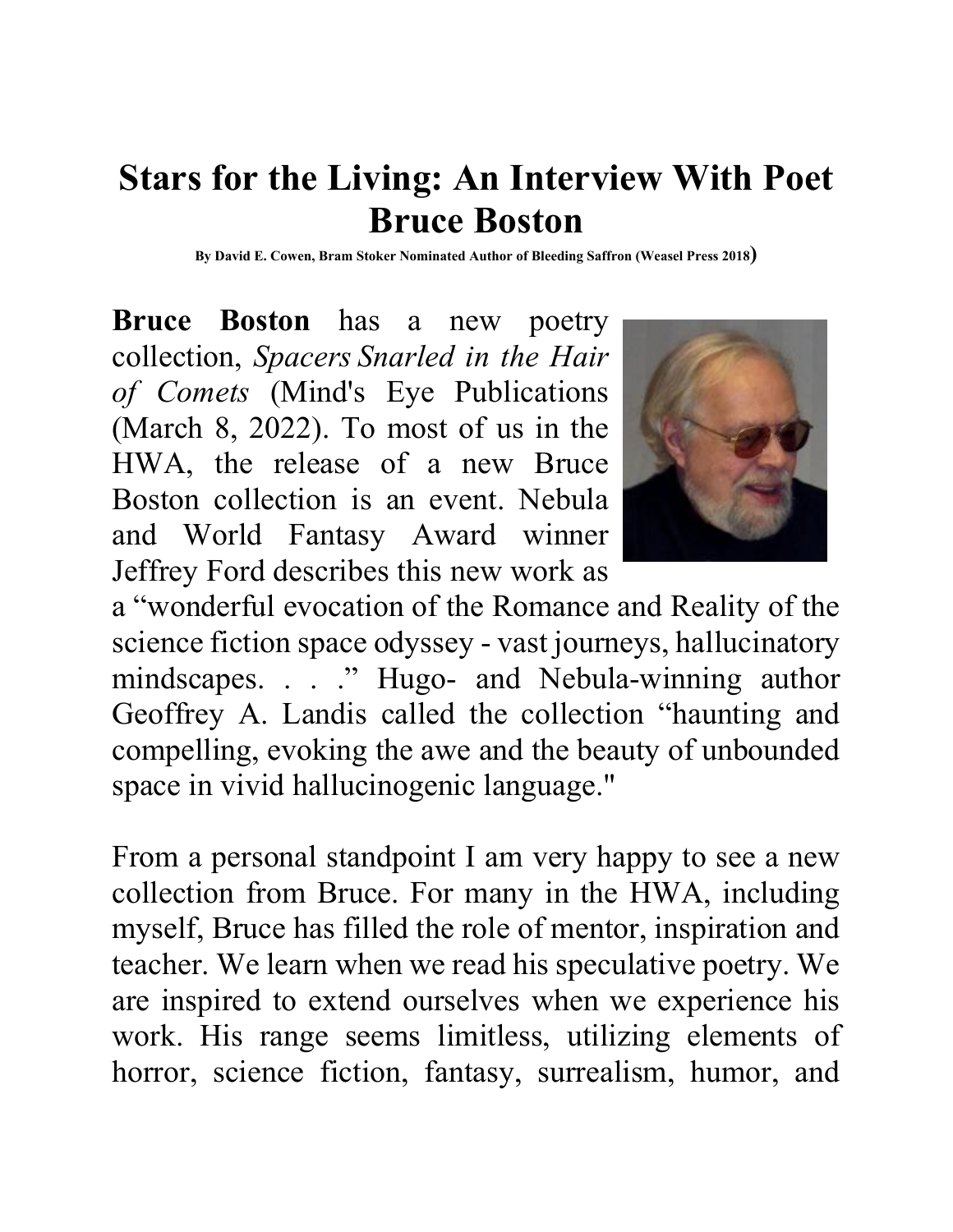even slipstream in his works.The very last line of the last poem (*Spacers Compass*) in the collection proclaims "and the stars are for the living." To me this sums up so much about speculative poetry and its many sub-genres.

**Q: The title of your new collection is derived from the first poem in the book,** *For Spacers Snarled in the Hair of Comets***. While at first blush the term "spacer" appears to apply to an astronaut or space traveler, but there are many layers beyond that in this work. The themes in these poems are not just about space travel but go much deeper. For purposes of context, what is a "spacer" as presented in this collection and are there analogies to be drawn from the term?**

A: In the context of the collection, "spacers" can be seen as referring to outsiders, those who don't fit in with the crowd, who see the world differently, who often see too much and too deeply: poets, dreamers, artists, musicians, writers, explorers in physical, emotional, and ideational realms.

**Q: I recall at one point over the last few years you indicated that you were done with publishing poetry collections. What brought you to that after so many award winning and nominated collections? Why did you decide to go forward with** *Spacers***?**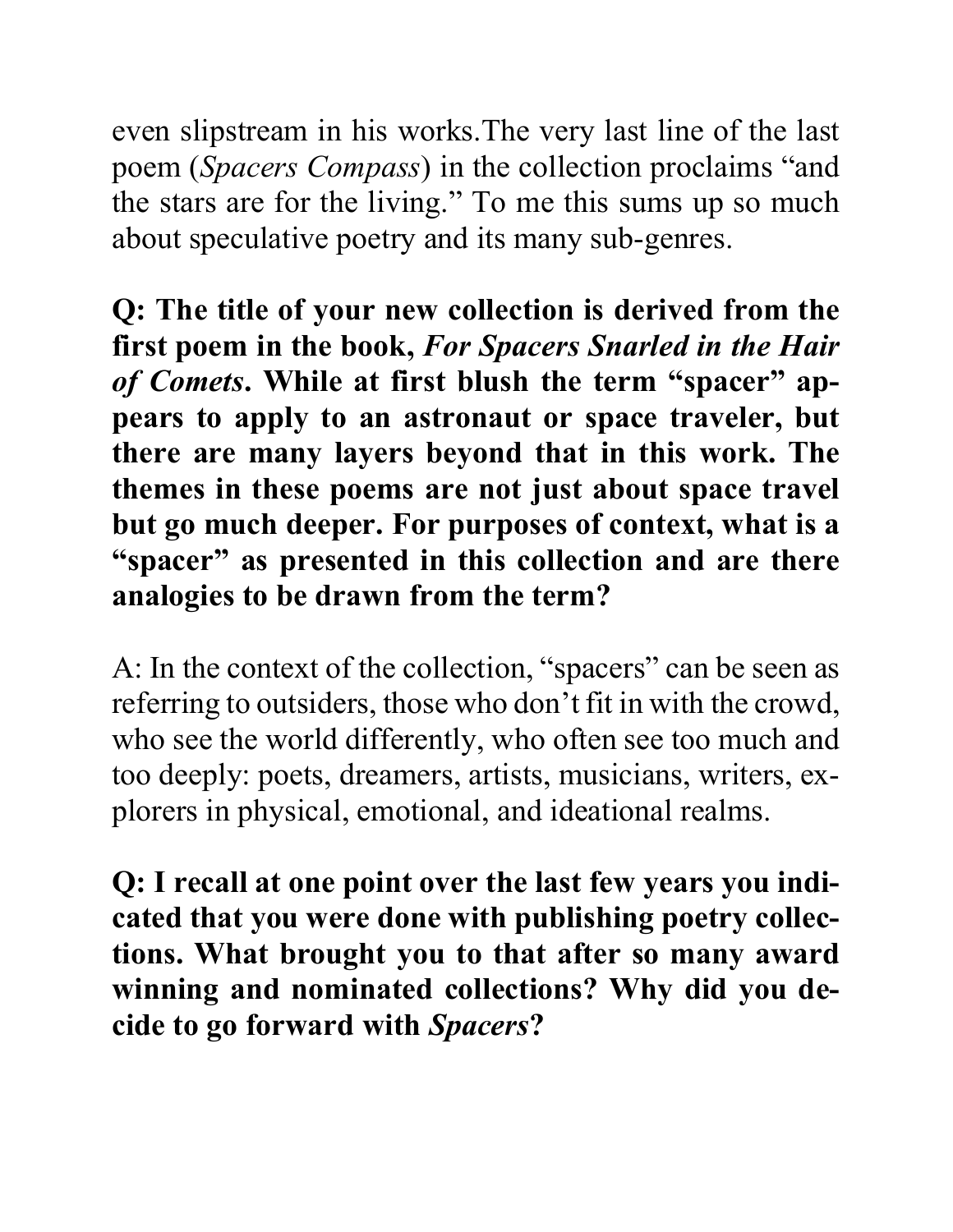A: That was four years ago, after my collection *Artifacts* (Independent Legion, 2018) appeared. I also qualified my statement about no more poetry collections with "for the foreseeable future". To put together a poetry collection is a task that requires considerable work. You don't just throw a bunch of poems together and slap a title on it. You need to find poems that resonate with one another, and order them in a way that enhances that resonance. You have to decide whether or not you want illustrations to complement the poems, and if so, from where will they come. You have to consider the cover and the design. And once you do all of that work, you are going to have a great deal of emotional involvement in the project.

The reason I declared no more poetry collections for the foreseeable future was that my more recent poetry books had not been selling as well as earlier ones, not reaching as many readers. After all the work and emotional involvement entailed in creating a new collection, I found that very disheartening. The drop in sales was no doubt in part due to technology and self-publishing. Currently the world has become flooded with books, poetry books as much or more than any other kind. Sometimes it seems that there are more writers out there than readers. It's hard even to give away books that you no longer want, unless you decide to donate them to be recycled for paper. Despite this, it's still discouraging to put all the time and energy into a book that not that many people are going to read.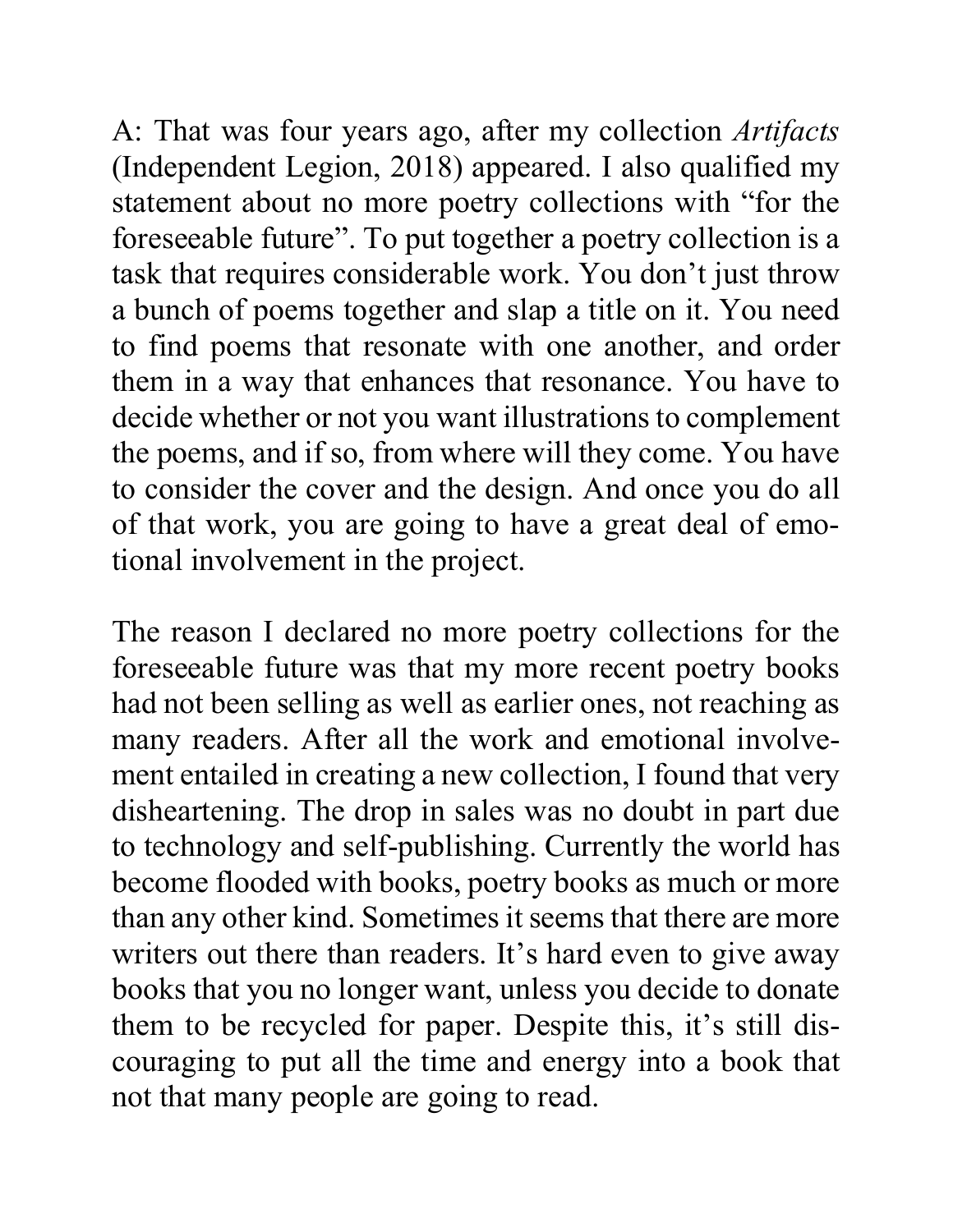Since publishing *Artifacts*, I've published a collection of short stories, *Gallimaufry* (Plum White Press, 2021) and also come to realize that there was one collection of poems I always wanted to compile, one that brought together the best of what I loosely call my "deep spacer" poems. Even if the book doesn't sell well, I've consoled my ego with the fact that it will continue to exist as a physical and electronic reality for any who want to read it.

**Q:** *Spacers* **focuses heavily on science fiction and the world of the people we imagine populating those voyaging ships searching the heavens. Looking at some individual works, such as "***For Spacers Snarled in the Hair of Comets***" (originally published in** *Asimov's SF Magazine,* **April 1984 and 1985 Rhysling Award winner), they seem to span a number of years of your work. Is this collection a retrospective of a body of work focusing on this theme?** 

A: Yes, all these poems have been collected before, but never orchestrated together as a whole. One would have to read five or six or my previous collections, mostly out of print, to find them.

**Q: There is an interesting blending of the concept of the vastness of space and darkness and human interaction with this darkness. Darkness is a common theme for**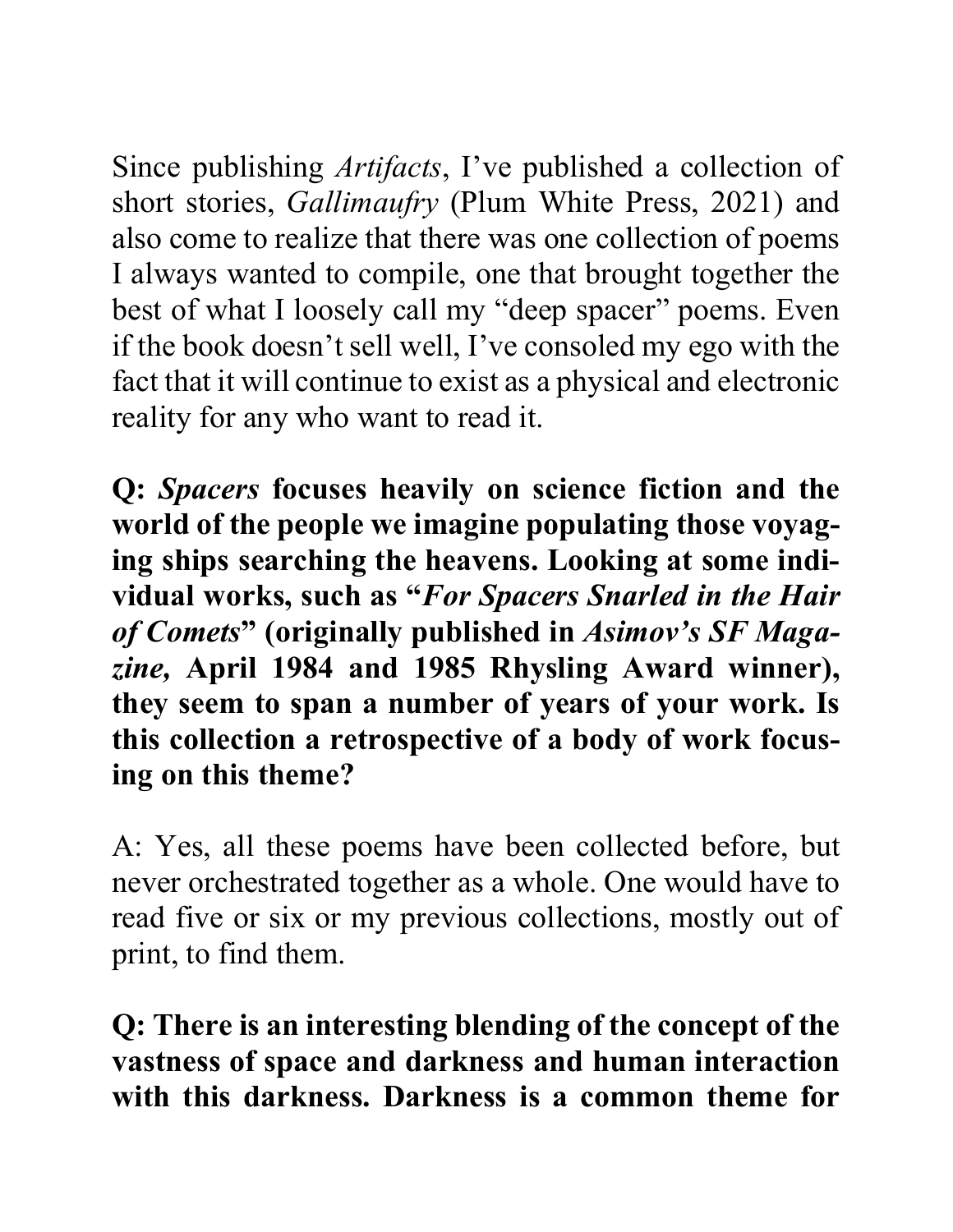**horror, overlapping of course with science fiction. In**  *Spacers* **the "dark" is friend, enemy and geography. In this collection how do you view the "dark" and the use of this concept as a tool furthering the theme of the collection?** 

A: I don't think the collection has a central theme on that count. Rather, it varies from poem to poem. In the title poem, the dark represents something to retreat from periodically by returning to one's human origins and human companionship. In "The FTL Addict Fixes" the dark involves an overwhelming desire to embrace it, a death wish. In "Dark Rains Here and There" the dark becomes something inevitable that must be confronted and overcome.

**Q: In "Dark Rains Here and There" you begin the poem with "a girl in Myanmar" strangled by poverty and the shadow of perpetual rain. The poem then moves to a girl in San Francisco who "lived with passion and belief/ and drug-fueled flights to worlds unfathomed." The poem continues on with this girl (or perhaps others) traveling to distant worlds, both haunted and embraced by these "dark rains." In all of your works, including this volume, there is a social consciousness woven into the narratives. Themes of oppression, the destruction of the ecosystem and other social issues. Yet, on the surface, as with "Dark Rains Here and There"**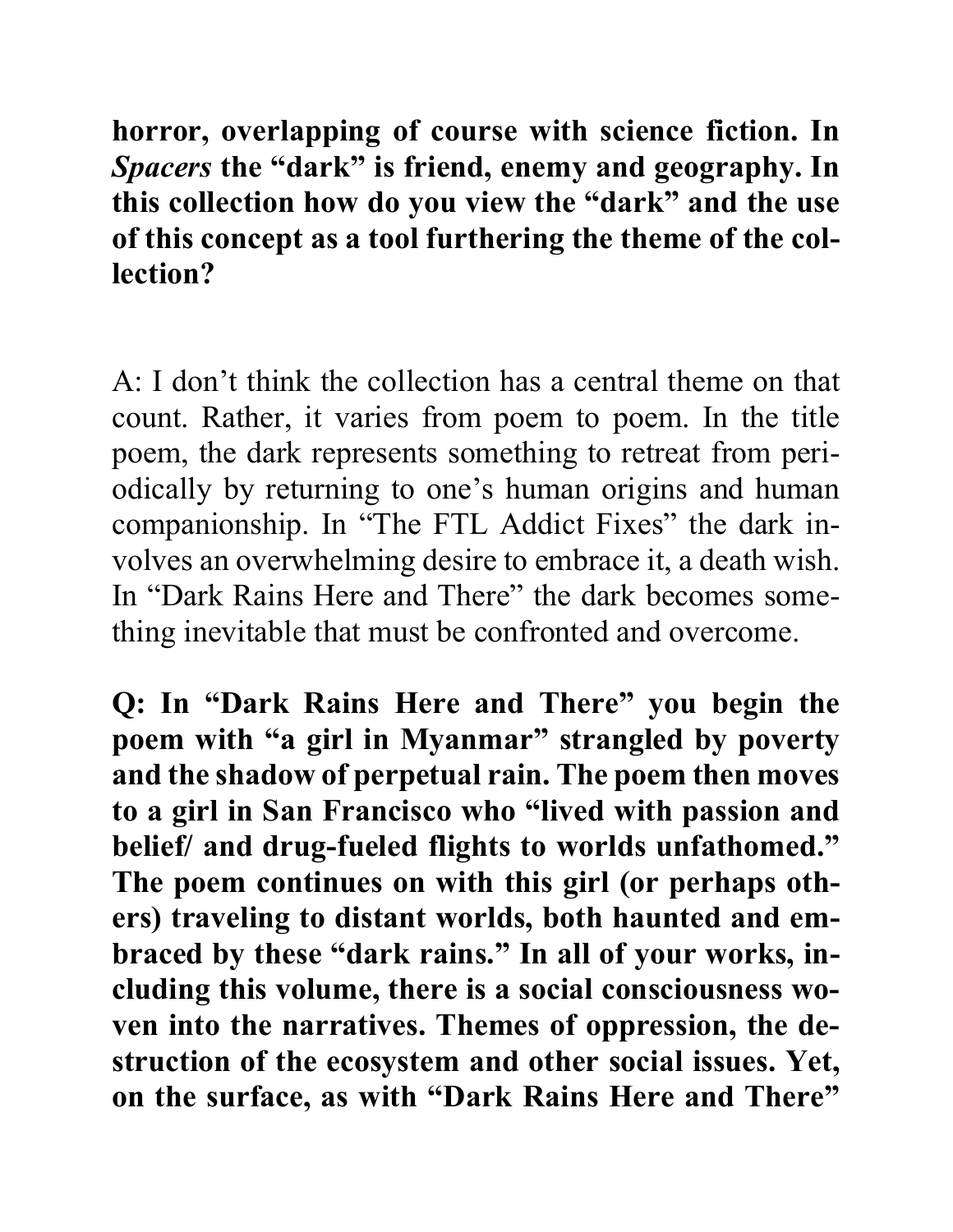**there is a story unfolding. The reader cannot ignore the secondary and tertiary layers of meaning of this poem and many others you have given us. A classic example of this is in the poem you wrote with Robert Frazier, "Return to the Mutant Rain Forest. " This poem, which has received numerous accolades as a classic of speculative poetry, tells the story of a crew visiting a planet and encountering hardship as they trespass on a native ecosystem. There are parallels with humanity's treatment of the earth. Has it been important to you to intertwine the narrative of your works with your beliefs as to what humanity has failed to accomplish but could still if redirected?** 

A: The girl-woman-traveler-señora in "Dark Rains Here and There" are all intended to be the same person. The poems and stories set in the Mutant Rain Forest are not taking place on another planet, but on a future Earth where Nature is rebelling against human despoilation. Just as we are seeing today with climate change and pandemics.

For me, the best poems are ones that have substance, ones that speak to the reader beyond their surface reads. That substance can be personal, social, or universal. Many of my poems that have substance beyond the surface, even the sf ones, are describing the present in some way. Many are cautionary tales portraying a negative result that exists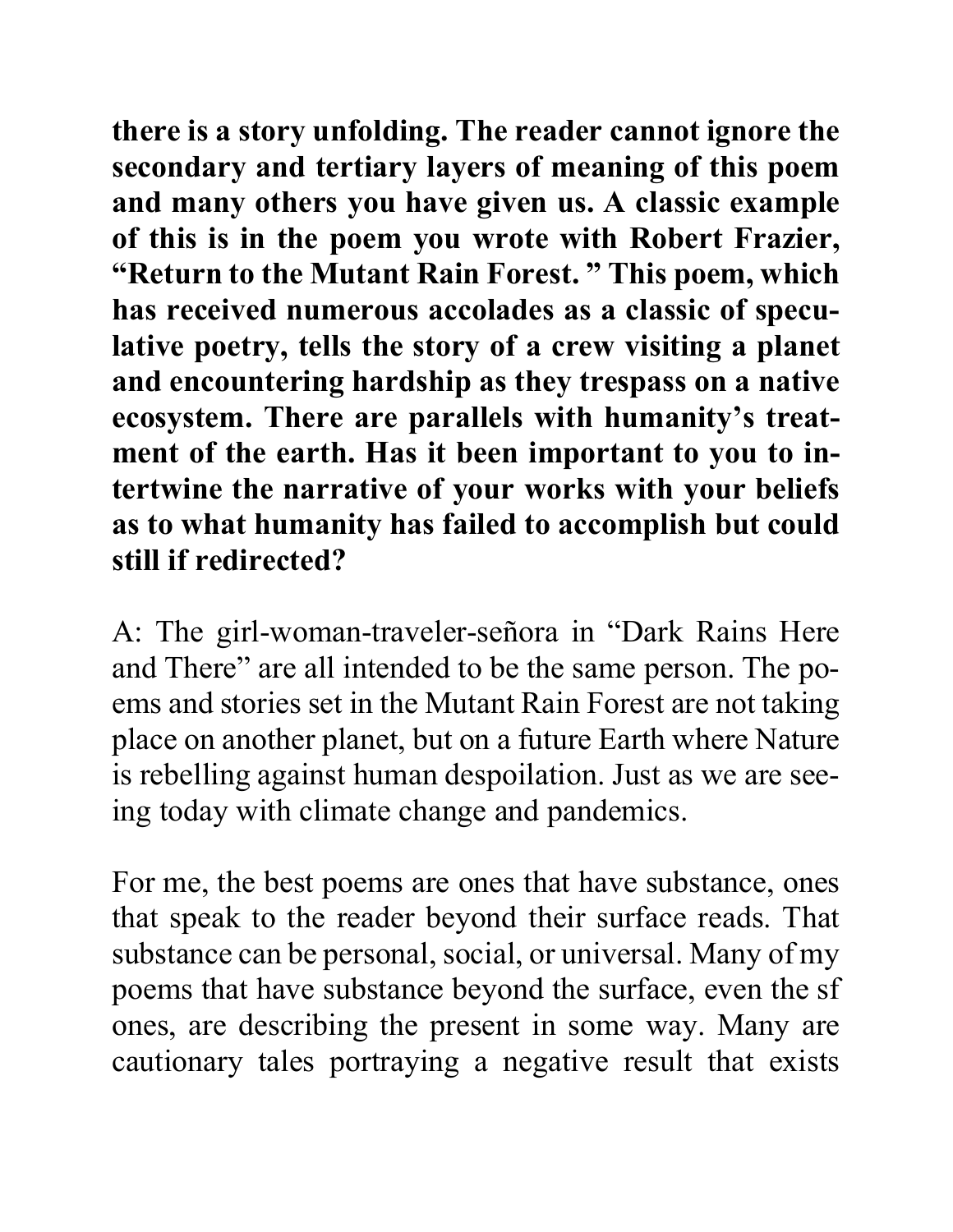unless we change our ways. However, I think I dwell more on human faults than human potential.

### **Q: Over the years you have published many forms of science fiction and horror poetry. Do you prefer one genre over the other?**

A: I don't think there's a hard and fast line between the two. I don't think of myself as an sf writer or a horror writer, but a speculative writer.

# **Q: Do you approach science fiction poetry differently from horror when composing?**

A: No. That's not the way writing poems works for me. Once I have an idea and begin working on a piece, the form and content and genre seem to follow naturally. At first, I'm not even sure what genre the piece will be or even whether it is going to be a poem or a fiction. And sometimes one morphs to the other. My poem "In the Garden of the State" portrays a society in which the state treats its citizens the same way a bonsai gardener treats the trees growing in his garden, limiting their growth and training its direction. By exploring this vision and its ramifications more thoroughly, the poem eventually morphed into my novel *The Guardener's Tale*.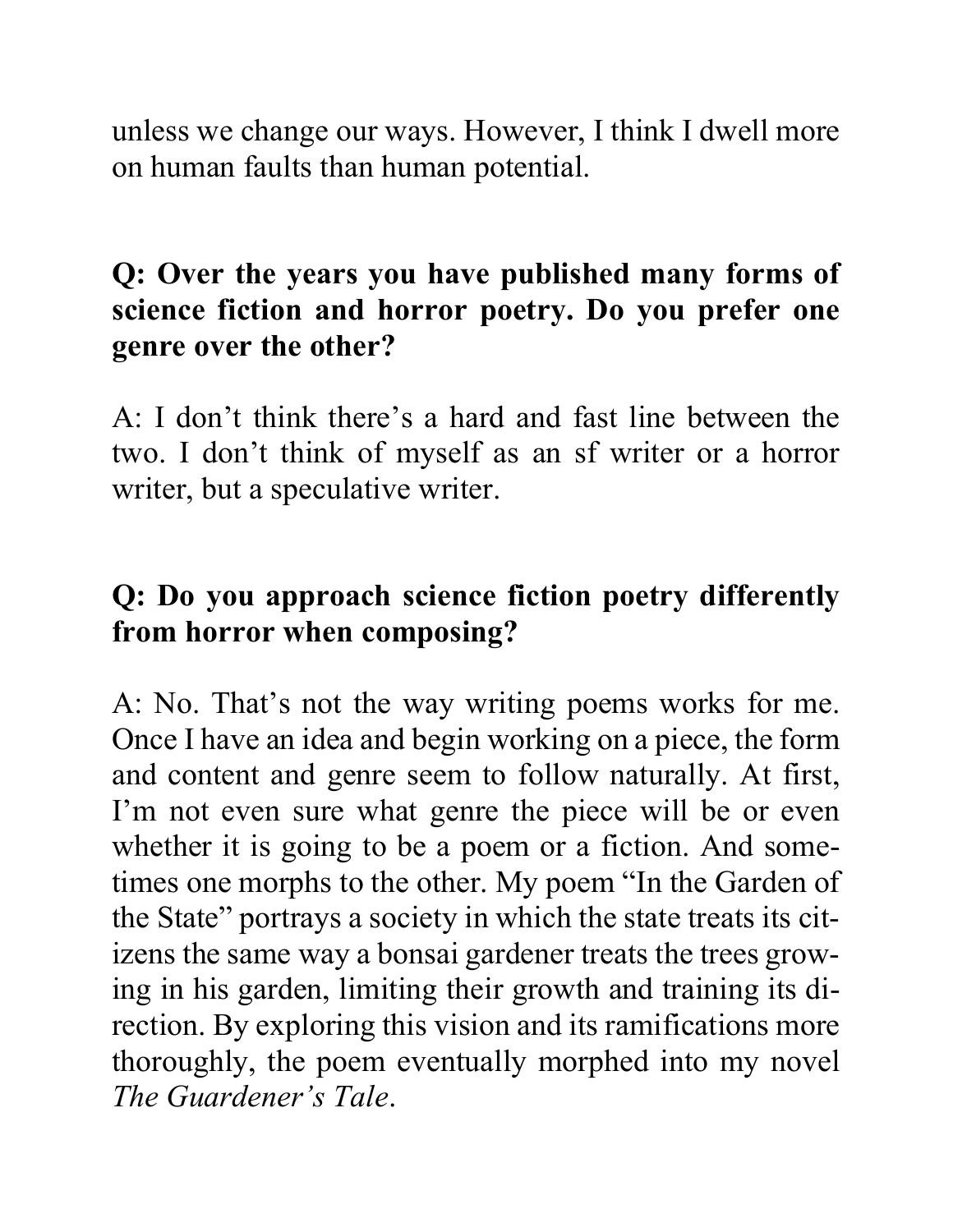#### **Q: Are there any genres you have not attempted to explore but wanted to?**

A: I love mystery and noir fiction and have considered writing a novel that combined the two. However, at this late date, it doesn't seem likely. Maybe a long story if I get a good enough idea and get fired up about it.

**Q: I try to ask this of every poet I have interviewed. Poets I have met often fall into two camps. Some claim only to write when inspired. When the moment or the "Muse" takes them. Others, tell me they are methodical, writing every single day for some set time, perhaps even working on a goal of writing so many poems per day or week. How do you approach your writing, both in determining what to write about and the form of expression you will choose for your piece?** 

A: With regard to poetry, I work solely from inspiration. However, for fiction, particularly longer fiction, from my own experience I'd say you have to write nearly every day to accomplish anything worthwhile.

**Q: As a follow up to the previous question, and one I often repeat, deals with the avoidance of cliché in speculative poetry. What advice can you give the fledging poet on how to use archetypes without resorting to**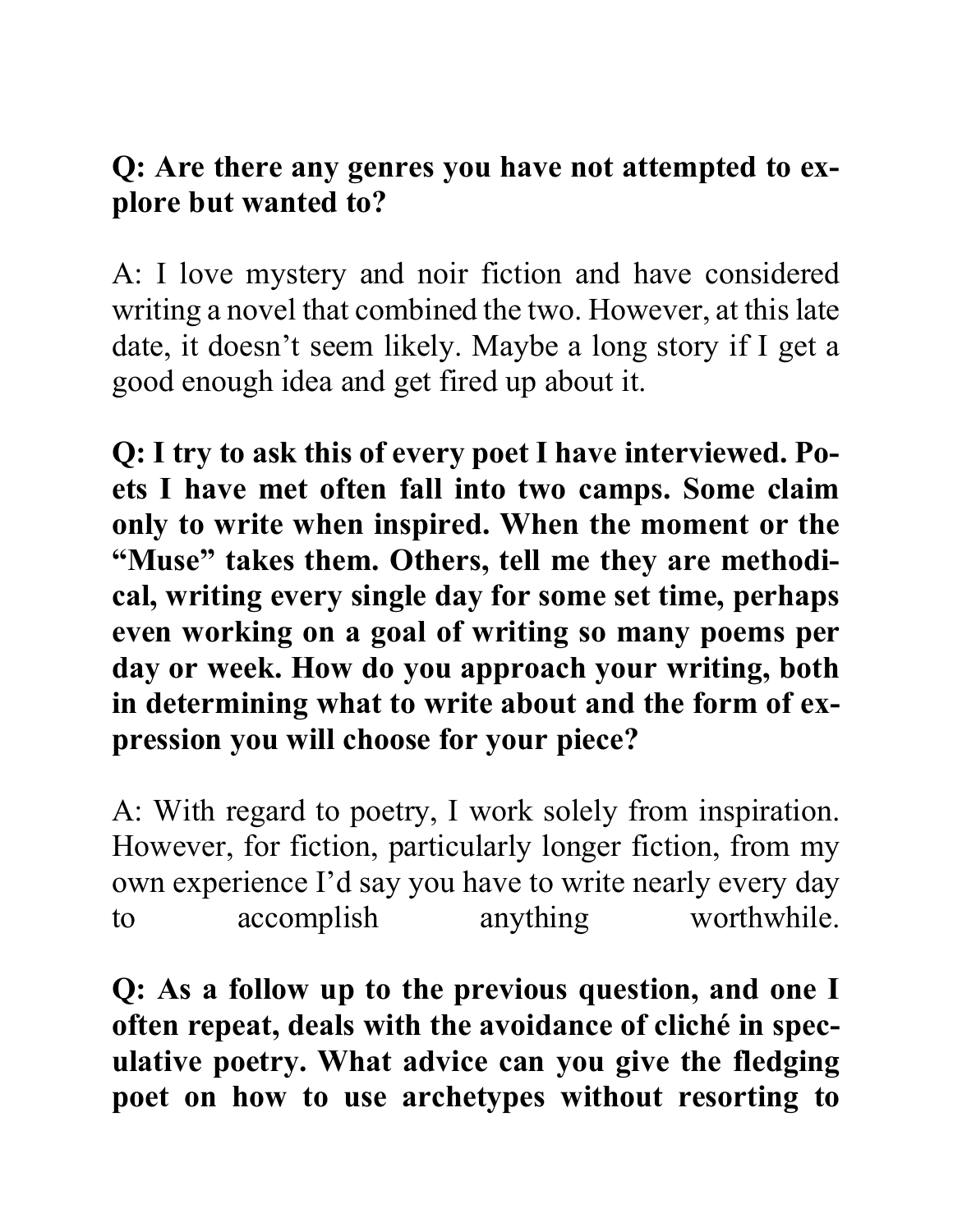# **cliché? How do you write dark poetry without imitating the poets that inspired you to write dark poetry?**

A: The simple answer here is to find your own voice. However, I'd would add that it is not a sin to borrow or extrapolate from writers whom you admire and who have influenced you. All writers are working in a literary tradition and to some extent their own work is going to reflect what they have read and enjoyed. Yet it will also reflect all the other influences throughout their lives. This is where your own twist enters and plays is own notes on familiar archetypes.

# **Q: What is next for you? Are you working on any new volumes relating to speculative poetry we should be looking for?**

A: I have no plans to publish any more books for the foreseeable future. I have enough uncollected poems to compile another poetry book, but I think sixty books and chapbooks may be enough. However, I am continuing to write new work and to submit to magazines and anthologies. Also, I regularly post poems on my Facebook page along with news, humor, art, and assorted oddities.

# **Please share with us a few of your favorite pieces from your new collection:**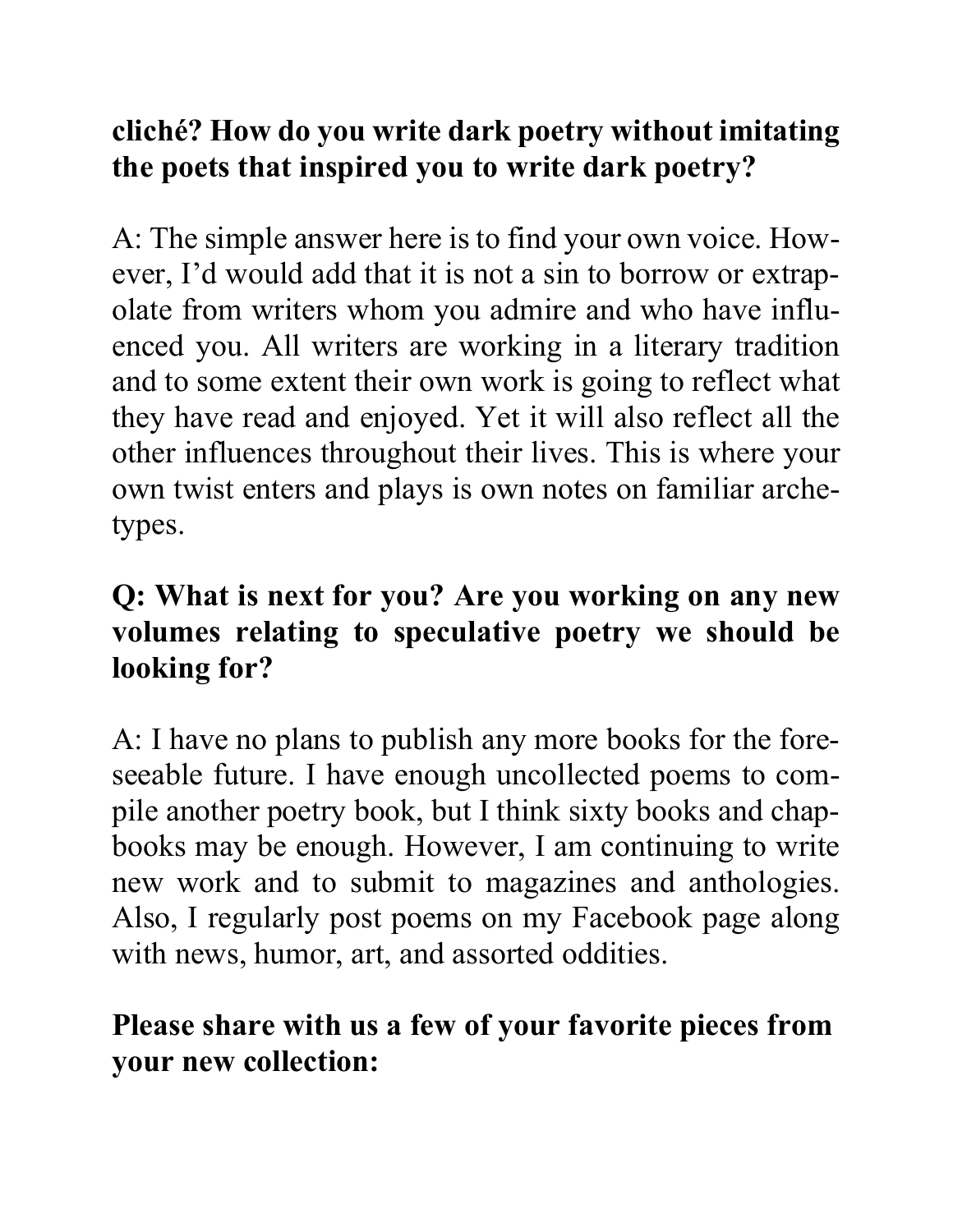### **The Music of Deep Spacers**

From the brawling bars of Mars to the dim cafes of Aldebaran, the music of deep spacers

reaches to the unbounded sky. Most often it is a raucous music of passions intense and fleeting,

brutal and lacking in subtlety, a release from light years passed. Yet when the last call comes and

the lights flicker, and cafes and dim bars are shutting down, the music all at once changes

to a vast and haunting refrain that echoes the depths of space, the solitude of ceaseless travel.

Stumbling out into the night, singly, in pairs, and in groups, strains of music trailing behind,

the spacers wander alien streets, in search of temporary lodgings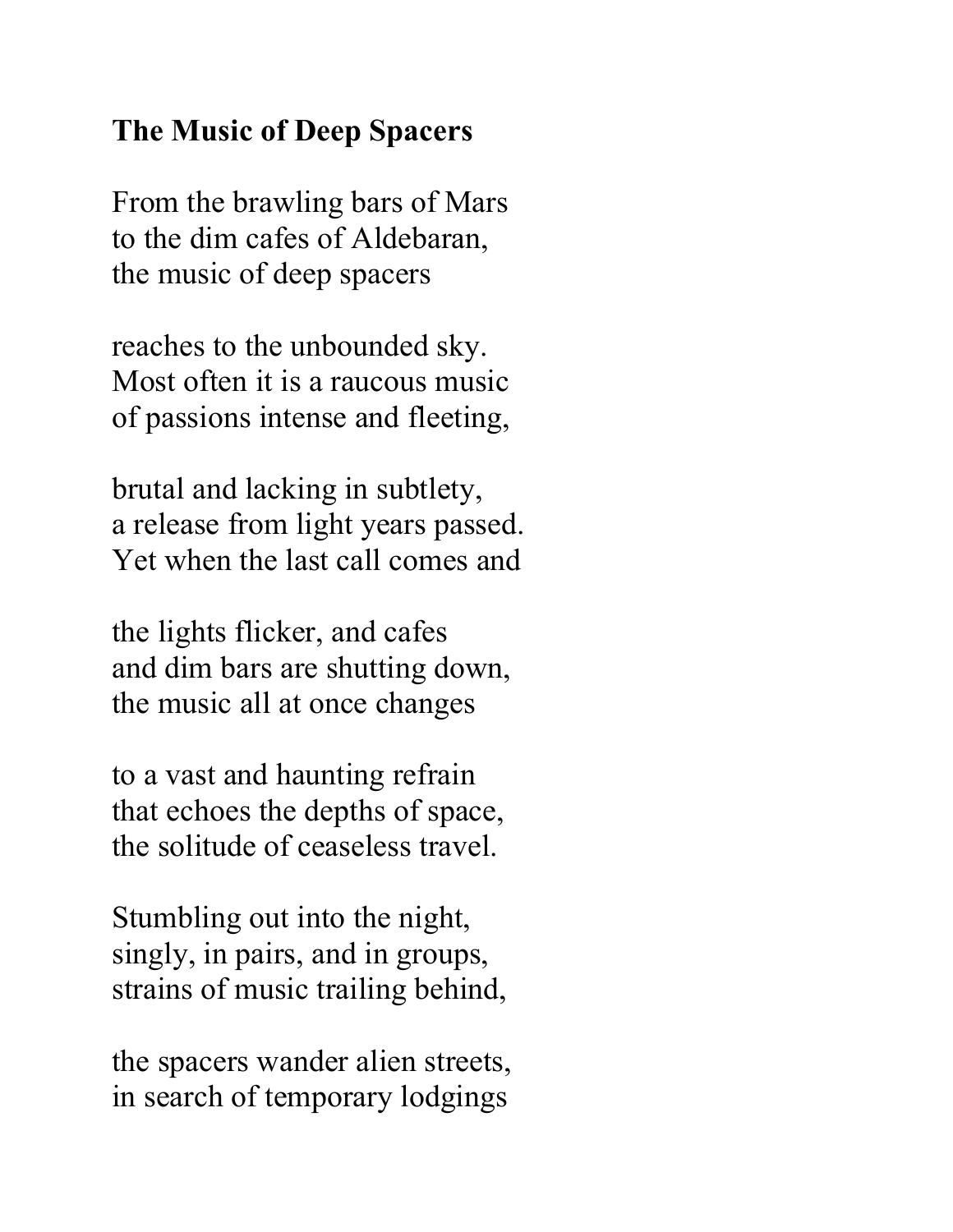beneath the static of the stars.

#### **For Spacers Snarled in the Hair of Comets**

If you've heard the stellar *vox humana* the untuned ear takes for static,

if you've kissed the burning eyelids of god and seized upon the moon's

reflection, disjointed and backwards, in the choppy ink of some alien sea,

then you know how sleek and fleshy, how treacherous, the stars can become.

While the universe falls with no boundary, you and I sit in a cafe of a port city

on a planet whose name we've forgotten: the vacuum is behind us and before us,

the spiced ale is cool and hallucinogenic. Already the candle sparkles in our plates.

### **Beyond the Edge of Alien Desire**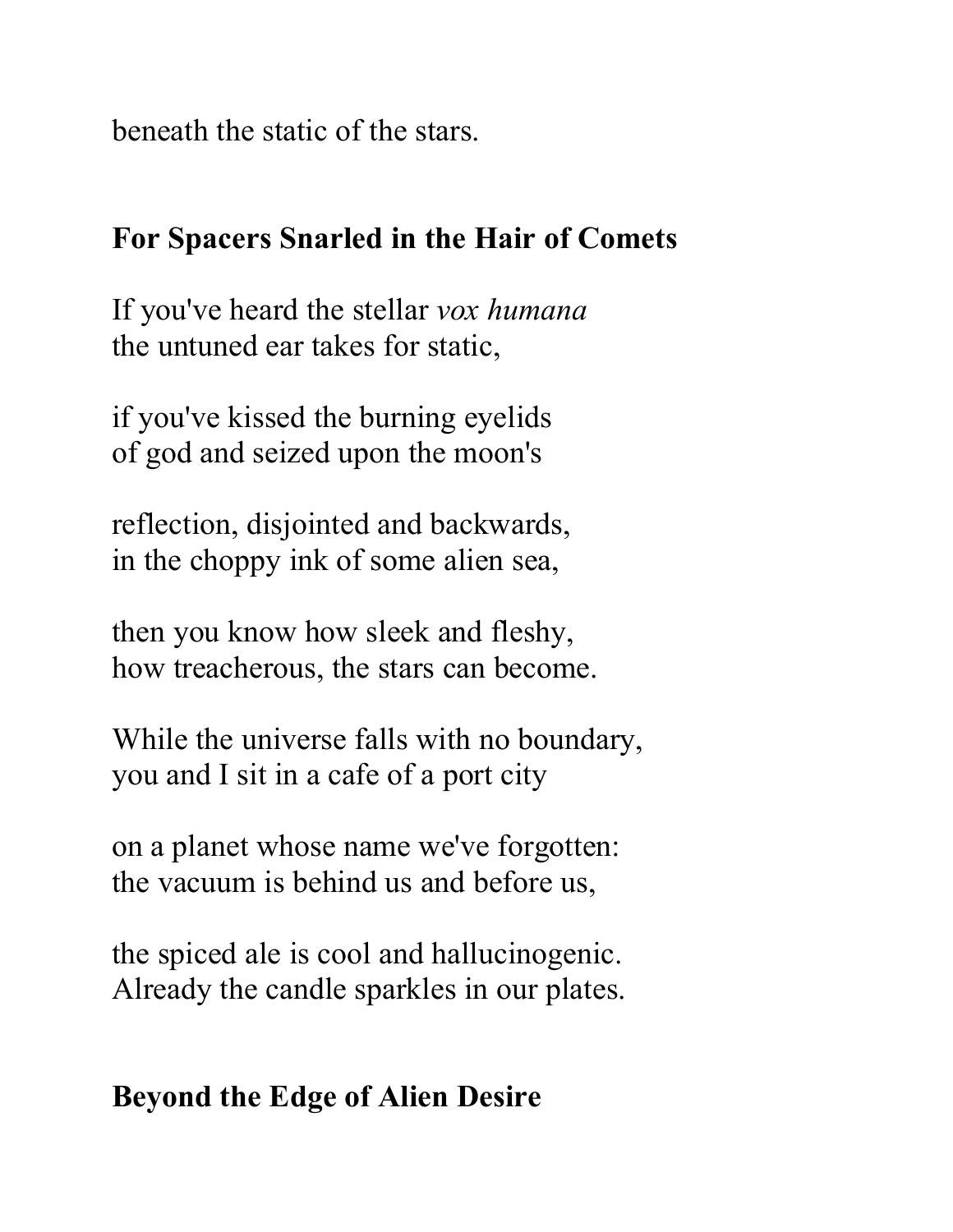Seduced by pheromones more potent to the senses then my species' own, I ride her blue cries to crimson excitations, and for a trembling instant the light years between our limbs collapse.

Charged by the tendrils of her spiked electric fur to telepathic sight, I feel pain raining down, see blue fields blown in the searing light, know the wiles of victims for the pale glabrous beasts who handle them by night.

At dawn the dreadnaughts leap, another world to take, her scent is still upon me, blue miles to go before I wake.

#### **Dark Rains Here and There**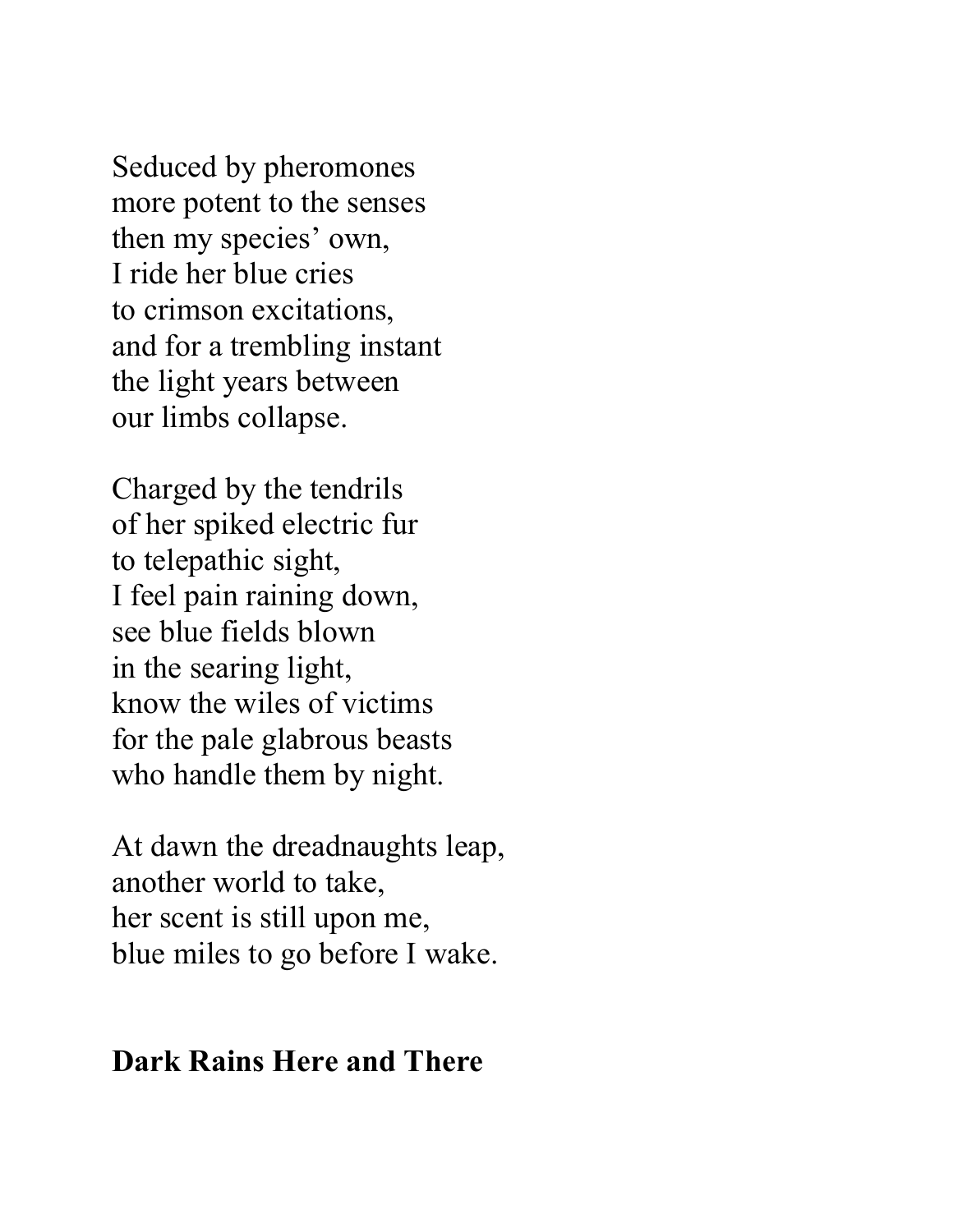i

When she was a girl in Myanmar the dark rains fell suddenly in great sheets of water and sound in the heated afternoons.

Thunder would rattle the tin roof and the kitchen would often flood.

When the dark rains fell on Myanmar she lived in poverty beneath the tyranny of a state beyond redemption.

When the dark rains fell on Myanmar the sky gave up its color. Shadows would disappear for there would be one great shadow covering everything.

ii

When she was a woman in San Francisco the dark rains would fall slowly and steadily for days at a time,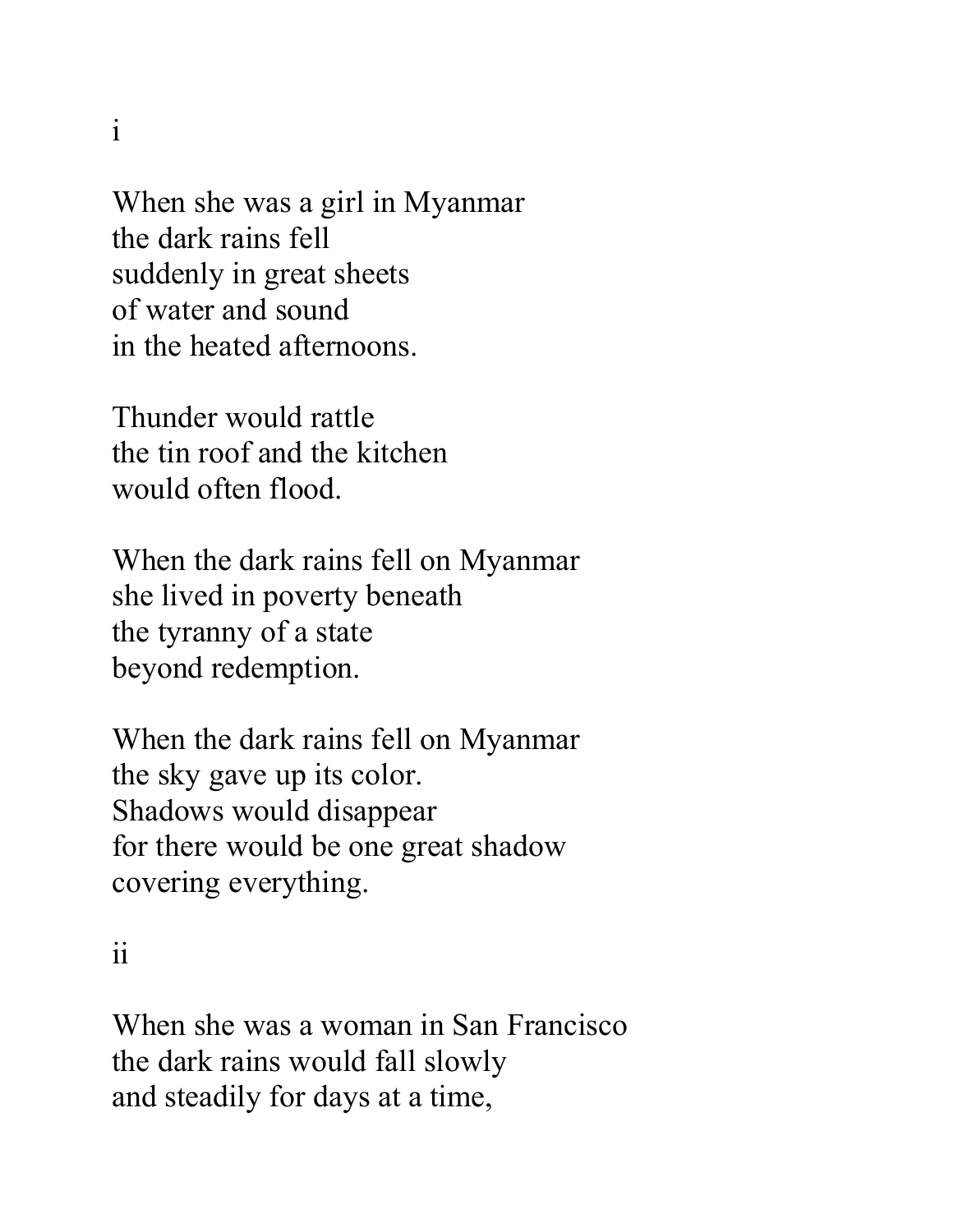turning the pastel houses gray beneath an even grayer sky.

When the dark rains fell on San Francisco the tires of passing cars hissed endlessly on the wet pavements.

When the dark rains fell on San Francisco she lived with passion and belief and drug-fueled flights to worlds unfathomed.

# iii

When she was a wanderer in space, the dark rains fell many ways on many different worlds.

When the dark rains fell in the labyrinth of canyons that laced the southern hemisphere of Epsilon Eridani Nine, they danced this way and that in constantly shifting whirlpools of wind.

When the dark rains fell in the light gravity of Fomalhaut's only habitable moon, it was in large limpid drops clinging to the cilia and limbs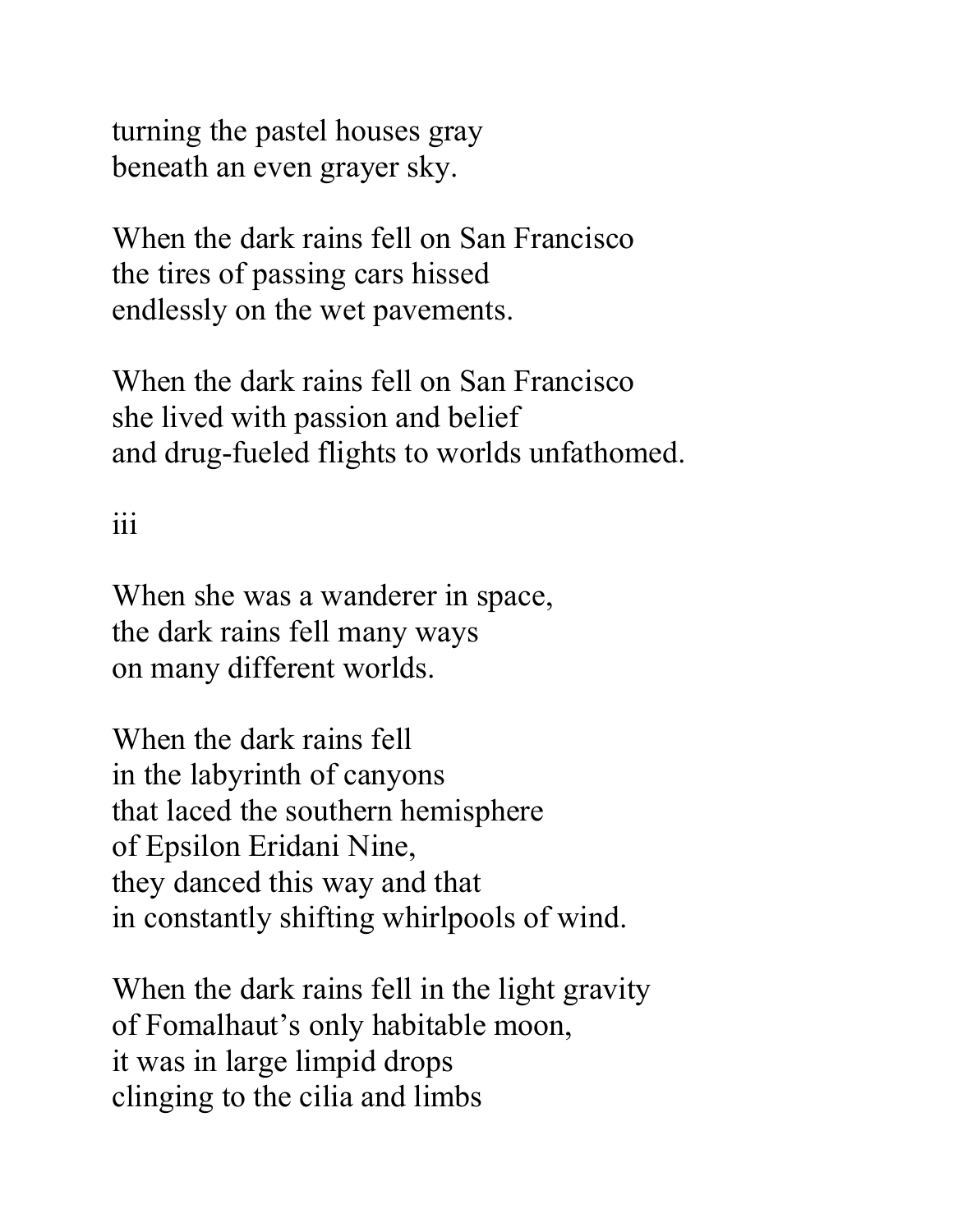of overarching trees.

When the dark rains fell on many different worlds, here and there, she learned to live with love bright as a rocket's flare and loss deep as a singularity.

iv

When she was a señora in the high Mexico desert, in the steady days of her peace and resolution, she would stand at the screen door just before dusk.

She would listen to the insects ticking against the dusty metal crosshatch and watch the light from a low red sun encroaching on the shade of the porch.

When the sky remained cloudless on the high desert, when life seemed dry and spare as the land around her,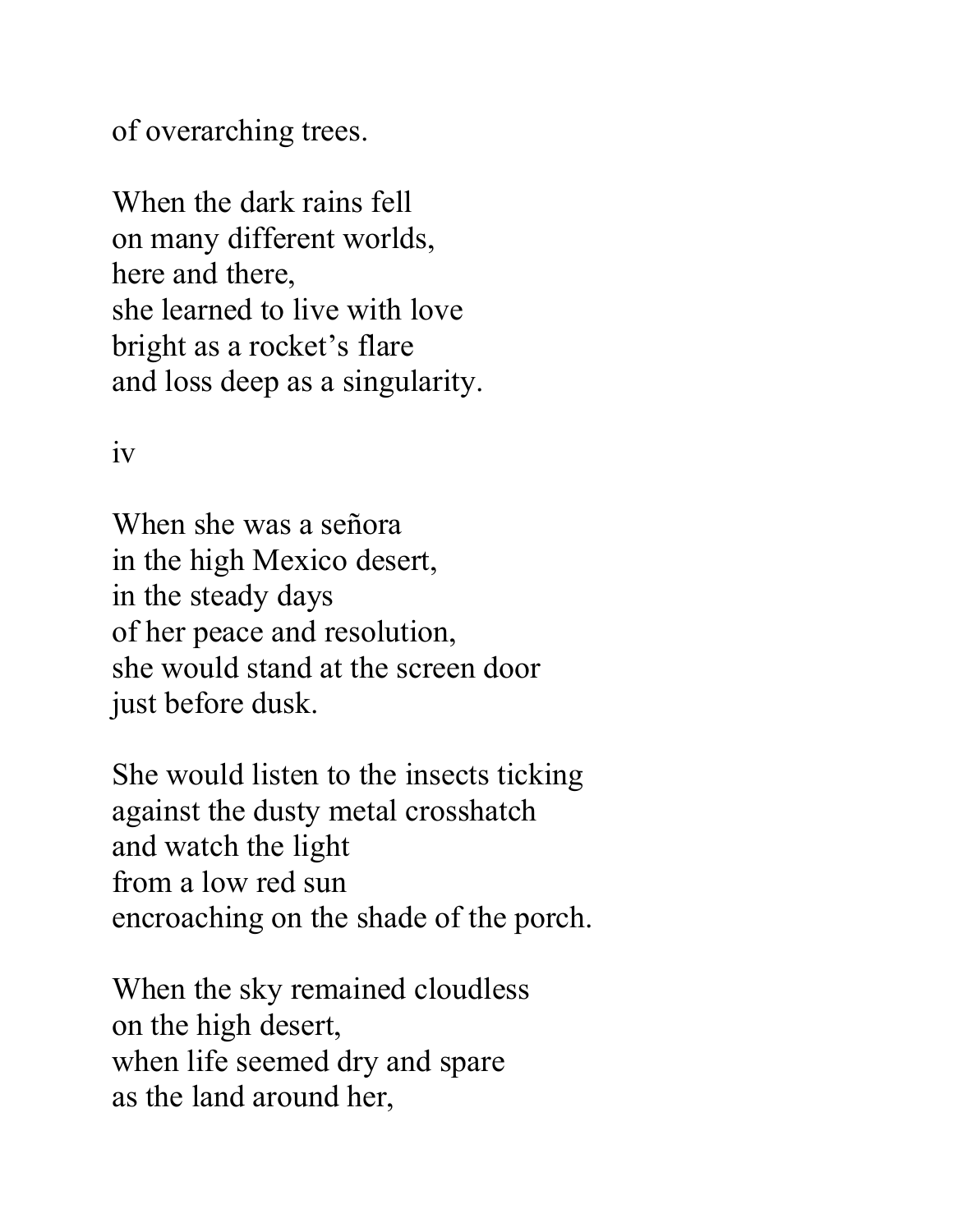she found herself watching for one more dark rain she could walk in.

#### **Interstellar Tract** *after William Carlos Williams*

I will teach you my Earth people how to perform a star flight for you have it over a troop of astronauts – you have the space sense necessary.

See! imagination leads. I begin with a design for a ship. For Sol's sake not streamlined – not silver either – and not polished! Let it be weathered and familiar, as full of natural color as the world it leaves behind.

And let us have glass on all sides! Yes windows, my Earth people! To what purpose? So we might see the stars streak in the wake of our light-speed passage, so we might watch our past shrink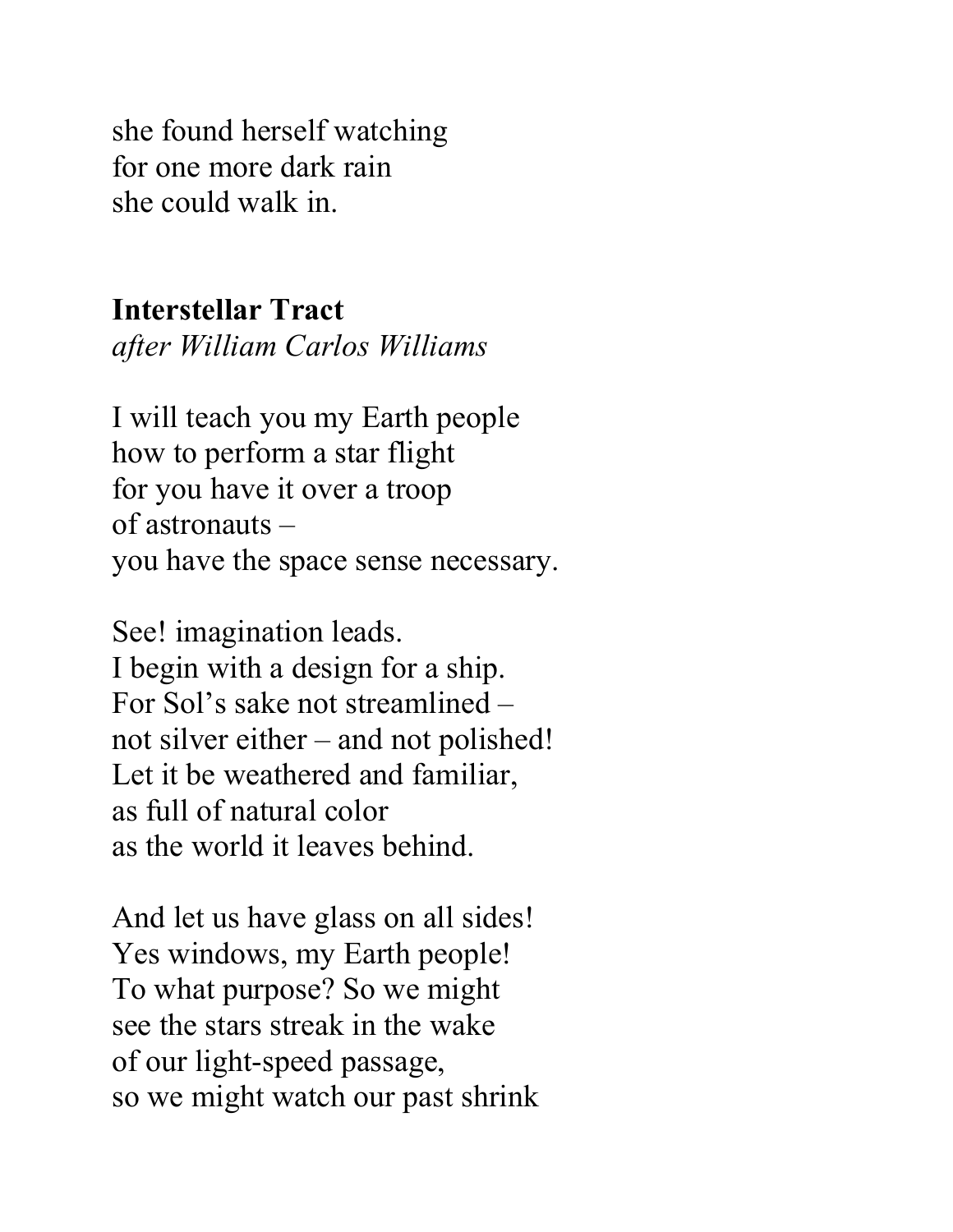and our future swell before us.

No plastics please – and if there must be steel for Clarke's sake keep it covered. Fill the corridors with earth which gives beneath our feet, where grass can begin to grow. Plaster the walls and panels with murals of your own making or common mementos from the past, a favorite poem or photograph – an old poster – a dried flower – you know the things I mean my Earth people.

Better still, no corridors at all, no cramped cabins to hold us in – rather a vast and open space, spun for gravity, where our thoughts may freely flow, with a river known for its warmth, a forest or two so we can build homes of our own choice.

A rough and natural ship then, a miniature Earth, still clean – green and blue and full of clouds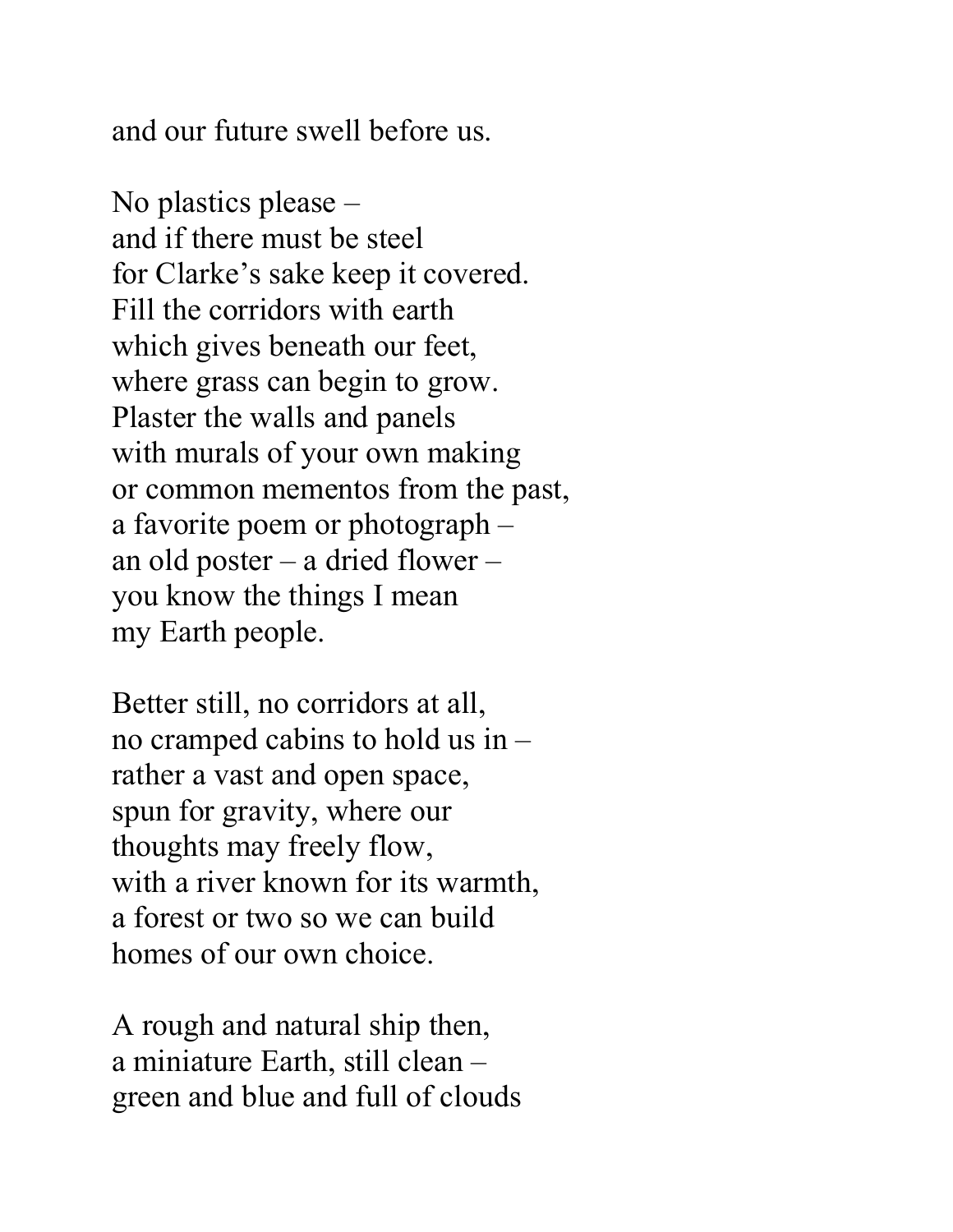if you can imagine such a thing – and for light no glowing tubes that turn the skin a sickly hue, but the passing stars themselves – magnified by sufficient art and craft to rival the lumens of our sun.

As for the bridge and crew – bring them down – bring them down! A navigator, perhaps, to help plot our course between systems, but no communications officer to turn our varied voices into one, no strutting captain-king leading us through the cosmos, calling our ship his ship.

Let the controls remain simple. For what reason? So any man or woman can learn to master them, so every one of us might take a turn at the board and have a hand in making our destinations.

And finally, each sidereal cycle, let us sit openly with one another, side by side beneath the trees – my Earth people – as we conspire